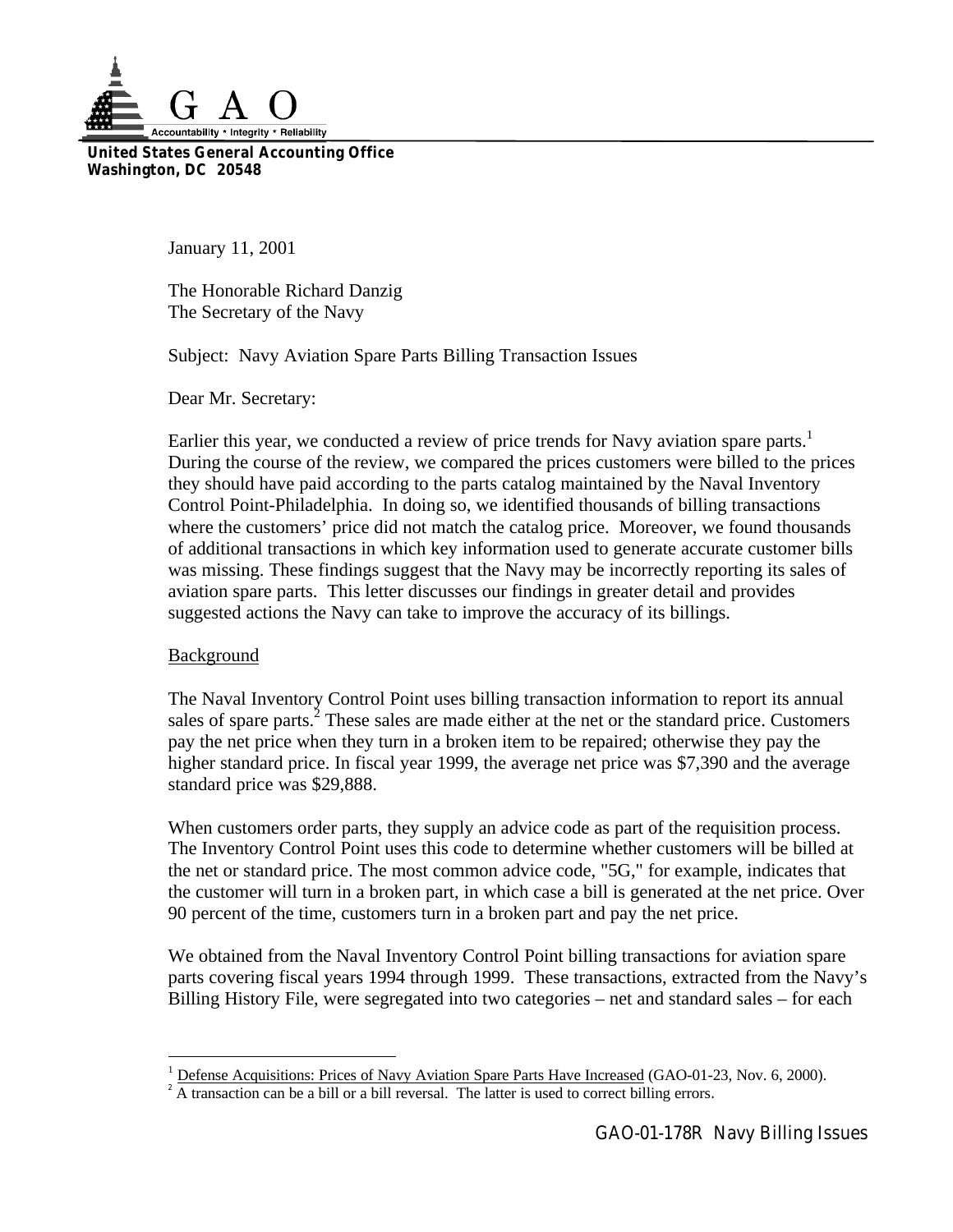of the 6 fiscal years. We also obtained catalog prices for each part over the 6-year period from the Navy's pricing file.

As a data quality check, we compared the prices customers were billed to the Navy's catalog prices. From fiscal year 1994 through 1999, we determined whether billing transactions identified as net sales matched the net price in the Navy's catalog. If the price billed to the customer did not match the catalog's net price, we determined if it matched the standard price. We performed the same analysis for transactions identified as standard sales.

## Billing Transactions Were Mistakenly Identified As Net or Standard Sales

Of the more than 1.2 million transactions that the Inventory Control Point had identified as net sales, there were 4,368 transactions (0.4 percent) where the billing price actually matched the standard price in the catalog. More importantly, of the 347,756 billing transactions identified as standard price sales, 50,079 (14 percent) matched the net price in the catalog. As noted above, more than 90 percent of the Inventory Control Point's transactions are net sales. These mismatches indicate that transactions were incorrectly categorized as net sales rather than standard sales and vice versa. Table 1 summarizes our analysis for fiscal year 1994 to 1999.

| Fiscal | Identified as Net Sale But       | Identified as Standard Sale But |
|--------|----------------------------------|---------------------------------|
| Year   | Matched Catalog's Standard Price | Matched Catalog's Net Price     |
| 1994   |                                  | 14,362                          |
| 1995   | 37                               | 22,303                          |
| 1996   |                                  | 546                             |
| 1997   | 8                                | 618                             |
| 1998   | 55                               | 12,131                          |
| 1999   | 4,267                            | 119                             |
| Total  | 4,368                            | 50,079                          |

| Table 1: Number of Mismatches |
|-------------------------------|
|-------------------------------|

We discussed our findings with officials at the Inventory Control Point, focusing primarily on 1994, 1995, 1998, and 1999, the years with the largest number of mismatches. The officials confirmed that all billing transactions with advice codes indicating a turn-in of a broken part are identified as net sales, while transactions with all other advice codes are identified as standard sales. Due to resource constraints, the officials could not systematically determine the reason for all of the mismatches. However, they offered the following as possible explanations.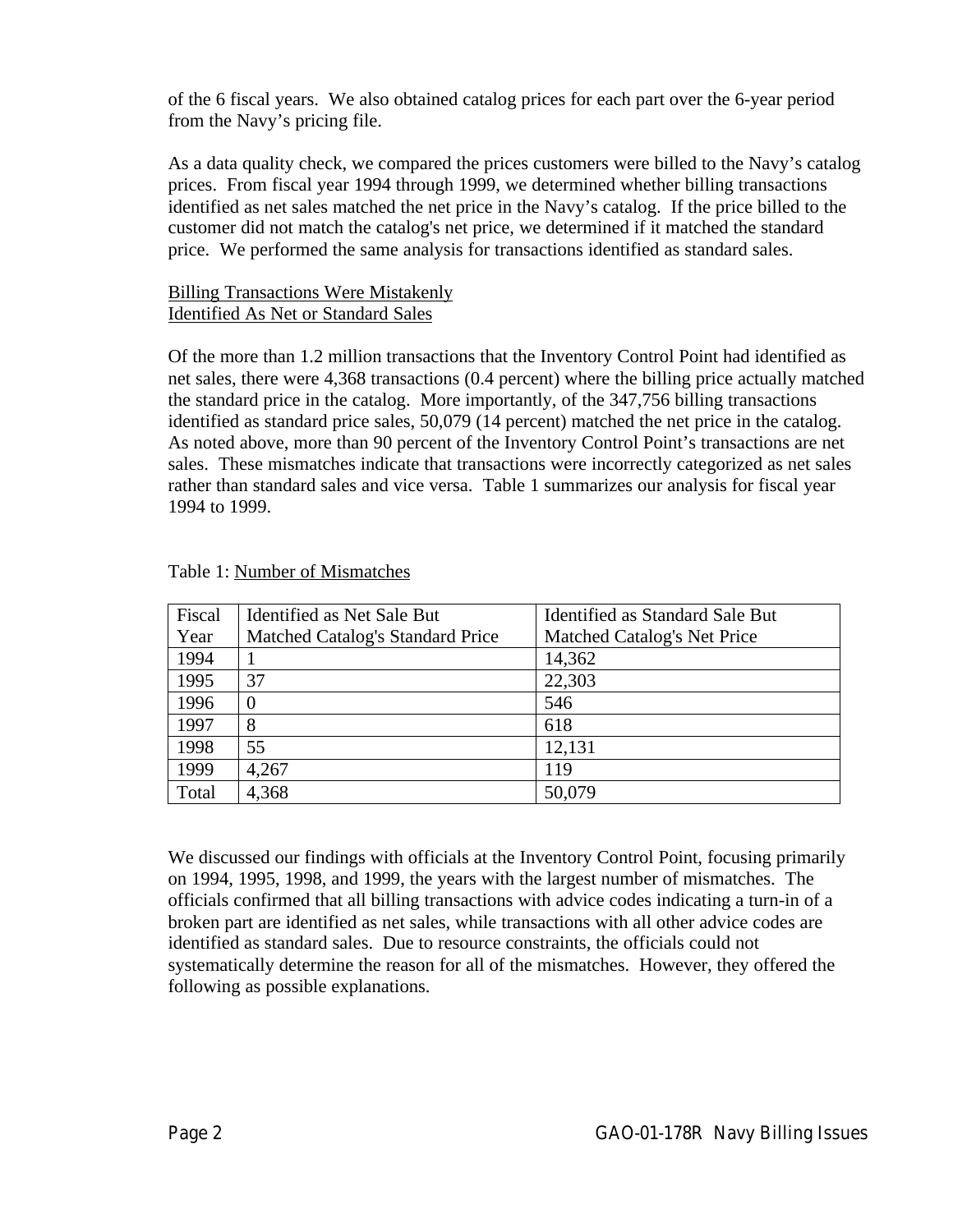- In 1994 and 1995, we found a total of 36,665 transactions where the net price was billed but the transactions were identified as standard price sales. One explanation for these mismatches was that the Inventory Control Point introduced a new automated requisition system in the early 1990s and some errors may have occurred in the transition. However, the officials could not verify that this happened, since automated billing records are no longer available for those years and a substantial amount of manual effort would be required to research the files.
- In 1998, about 12,000 transactions were identified as standard sales when customers were actually charged the lower, net price. These 12,000 transactions translated to over \$101 million that was mistakenly counted as standard sales. The officials explained that in 1998 the Navy's automated requisition processing system would not allow a net bill to be issued for certain designated customers. Therefore, the system failed to properly issue bills at the net price for these customers. An analyst in the billing department fixed this problem by manually flagging each of the transactions with the "2J" advice code—a little-used code chosen to signal that a manual fix had been made. However, when the Inventory Control Point reported fiscal year 1998 sales, all of these transactions were identified as standard sales based on the "2J" code. We verified that there were about 12,000 billing transactions in 1998 with the 2J advice code.
- In 1999, we identified 4,267 transactions that were reported as net sales where the price billed to the customer matched the catalog's standard—rather than net--price. Inventory Control Point officials explained that the catalog price is sometimes changed during the fiscal year. They stated that this situation could account for the discrepancies we found, because the database provided to us by the Navy reflects catalog prices at the start of the fiscal year and does not capture the updated prices. For this reason, we were not able to validate whether the updated prices matched the price at which customers were billed. The officials said that when there is a mid-year price change, the Inventory Control Point is supposed to issue a bill reversal, which credits the customer for the old price. The customer would then receive a new bill based on the updated catalog price.

## Billing Transactions Lacked Advice Codes

As noted earlier, when customers requisition parts, they supply an advice code to the Navy's automated requisition processing system. From the processing system, the advice code is perpetuated to other databases for supply and billing actions. We asked Inventory Control Point officials to provide us with a breakdown of transactions by advice code from fiscal years 1997 through 1999. In the 3-year period, about 36,000 of the more than 750,000 transactions did not have an advice code. These 36,000 billing records translated to \$168 million in sales.

In cases where the customer neglects to supply an advice code, bills are automatically generated at the standard price by default. If the standard price is mistakenly charged--that is, the customer turned in a broken part--the Inventory Control Point issues a bill reversal and then charges the customer the net price.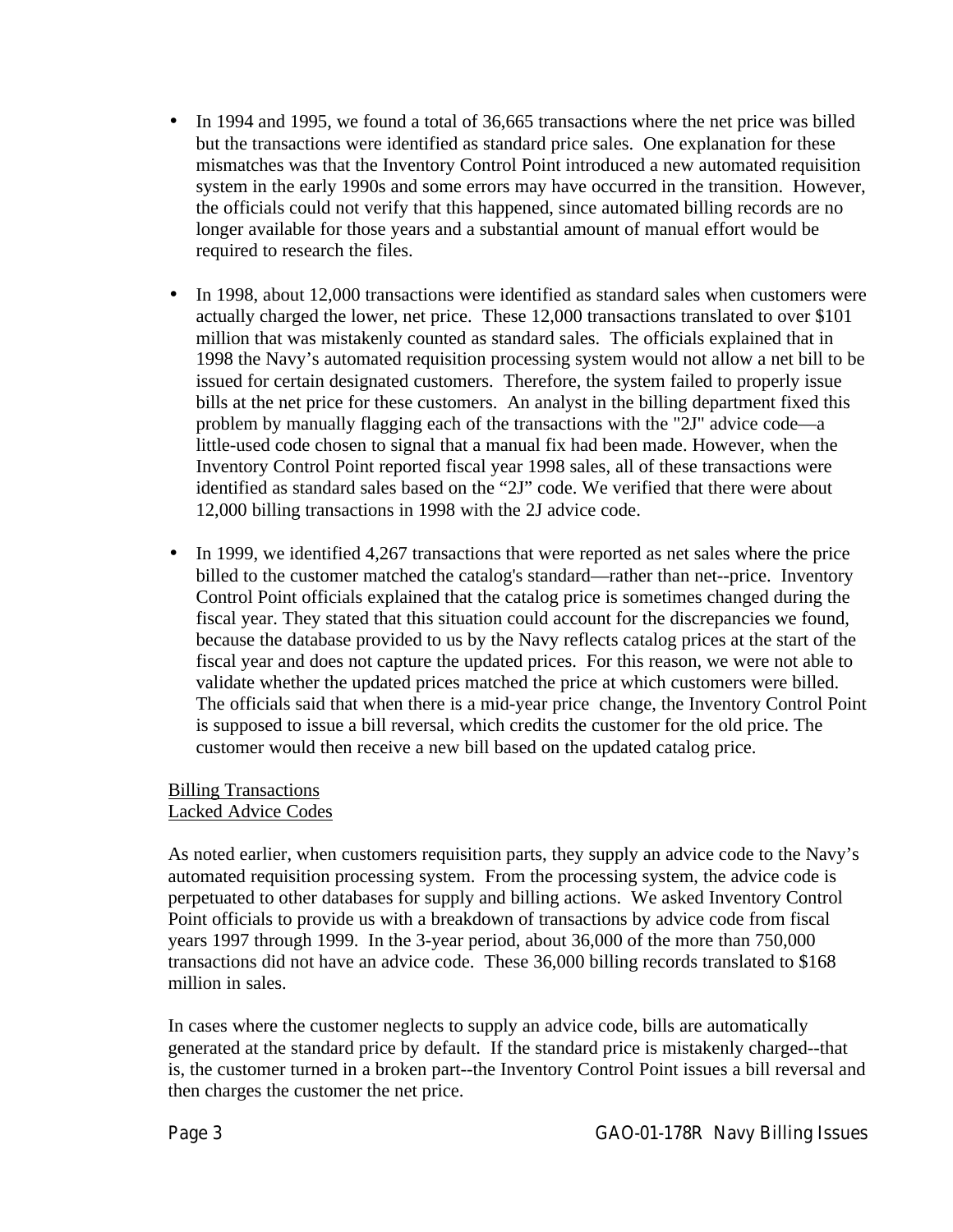The Inventory Control Point has issued a substantial number of bill reversals. Of the billing transactions we obtained for our price trend review covering fiscal years 1994 through 1999, nine percent were bill reversals. These bill reversals totaled \$2.3 billion over the 6 years. Based on the data provided by the Navy, we cannot determine the extent to which these bill reversals were to correct billing errors resulting from missing advice codes. The Inventory Control Point also issues bill reversals for other purposes, such as canceled orders or inaccurate billing amounts.

# Conclusion

We identified thousands of transactions that were mistakenly identified as net or standard sales based on incorrect or missing advice codes. As a result of these errors, some customers have been billed at the incorrect price. Further, a substantial amount of administrative work at the Inventory Control Point has been required to issue bill reversals to correct the billing errors. These errors also raise questions regarding the accuracy of the Inventory Control Point's reported sales of spare parts. Because the advice code provides an important piece of information for supply and billing actions, the Inventory Control Point should take actions to ensure that this code is correct. A further concern is that, to the extent that net and standard sales are part of the calculation used to establish Working Capital Fund spare part prices for future years, these prices could be set too high or too low if the reported sales are incorrect.

## Recommendations For Executive Action

Since in the vast majority of cases customers turn in a broken part and are billed the net price, we recommend that the Navy Inventory Control Point-Philadelphia set the billing default to the net rather than the standard price when the advice code is missing. Taking this action would decrease the number of bill reversals and thus reduce the additional work and resources required to issue reversals. Furthermore, we recommend that customer requisitions without an advice code be flagged and tracked to ensure that the customers are billed at the appropriate price.

# Agency Comments

In written comments on a draft of this report, the Department of Defense (DOD) concurred with our recommendations. The Inventory Control Point has submitted a proposal to set the default to the net price when the advice code is blank. An automatic error notification will be triggered in this circumstance so that Inventory Control Point personnel can determine if the net price charge is valid. DOD stated that the time frame for implementing these changes has not yet been determined. DOD's written comments are enclosed.

We conducted our review from April 2000 to October 2000 in accordance with generally accepted government auditing standards. In conducting our review we met with officials and analysts at the Naval Inventory Control Point-Philadelphia, Pennsylvania.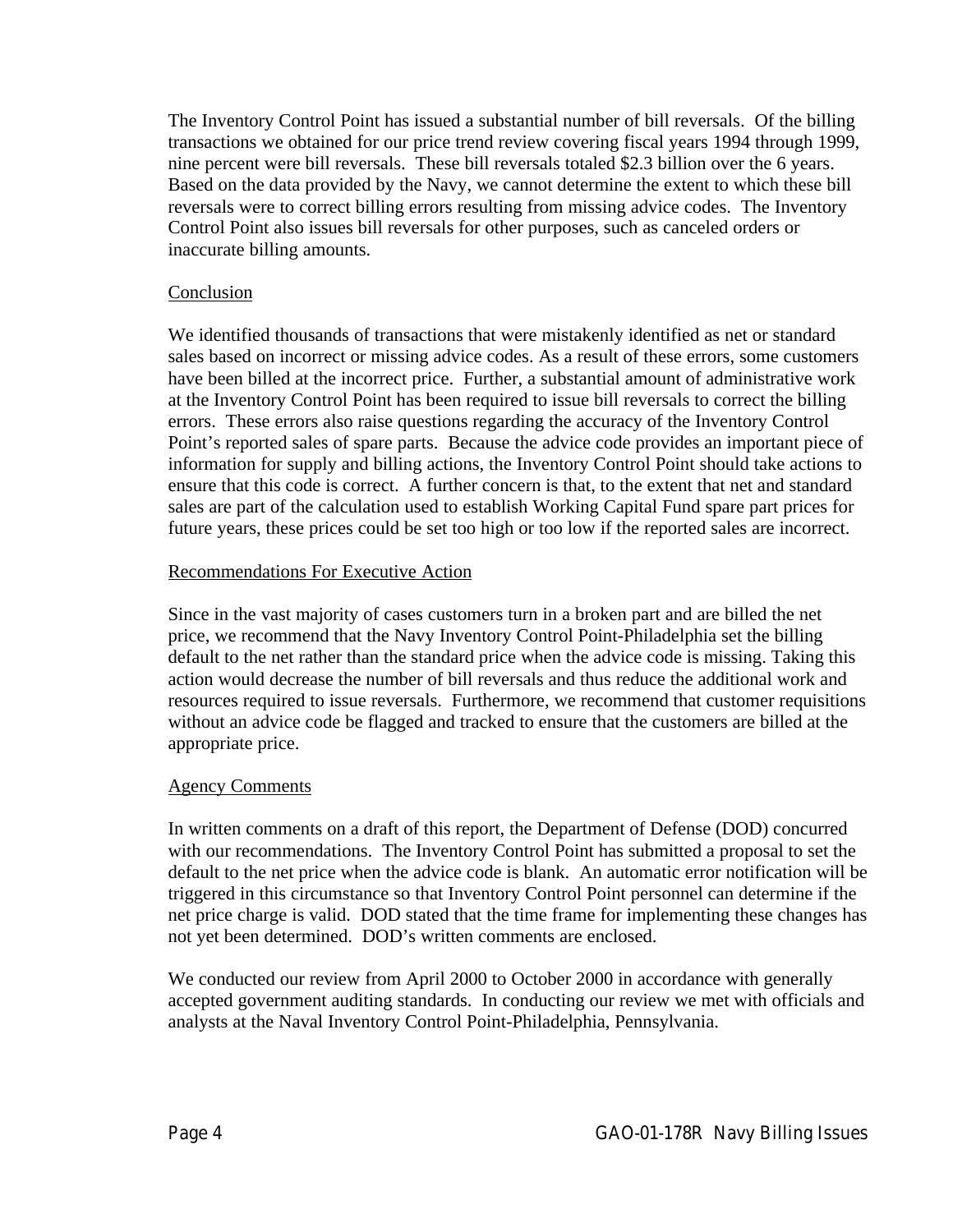This report contains recommendations to the Naval Inventory Control Point-Philadelphia. We are asking the Commander of the Inventory Control Point to inform us within 60 days of actions taken on our recommendations.

We are sending copies of this letter to the Honorable William S. Cohen, Secretary of Defense, and interested congressional committees. This letter will also be available on GAO's home page at **http://www.gao.gov**. Please contact me at (202) 512-4841 or Karen S. Zuckerstein at (202) 512-6785 if you or your staff have questions. Major contributors to this letter were Michele Mackin and Yeewan Tom.

Sincerely yours,

Dand's former

David E. Cooper, Director Acquisition and Sourcing Management

Enclosure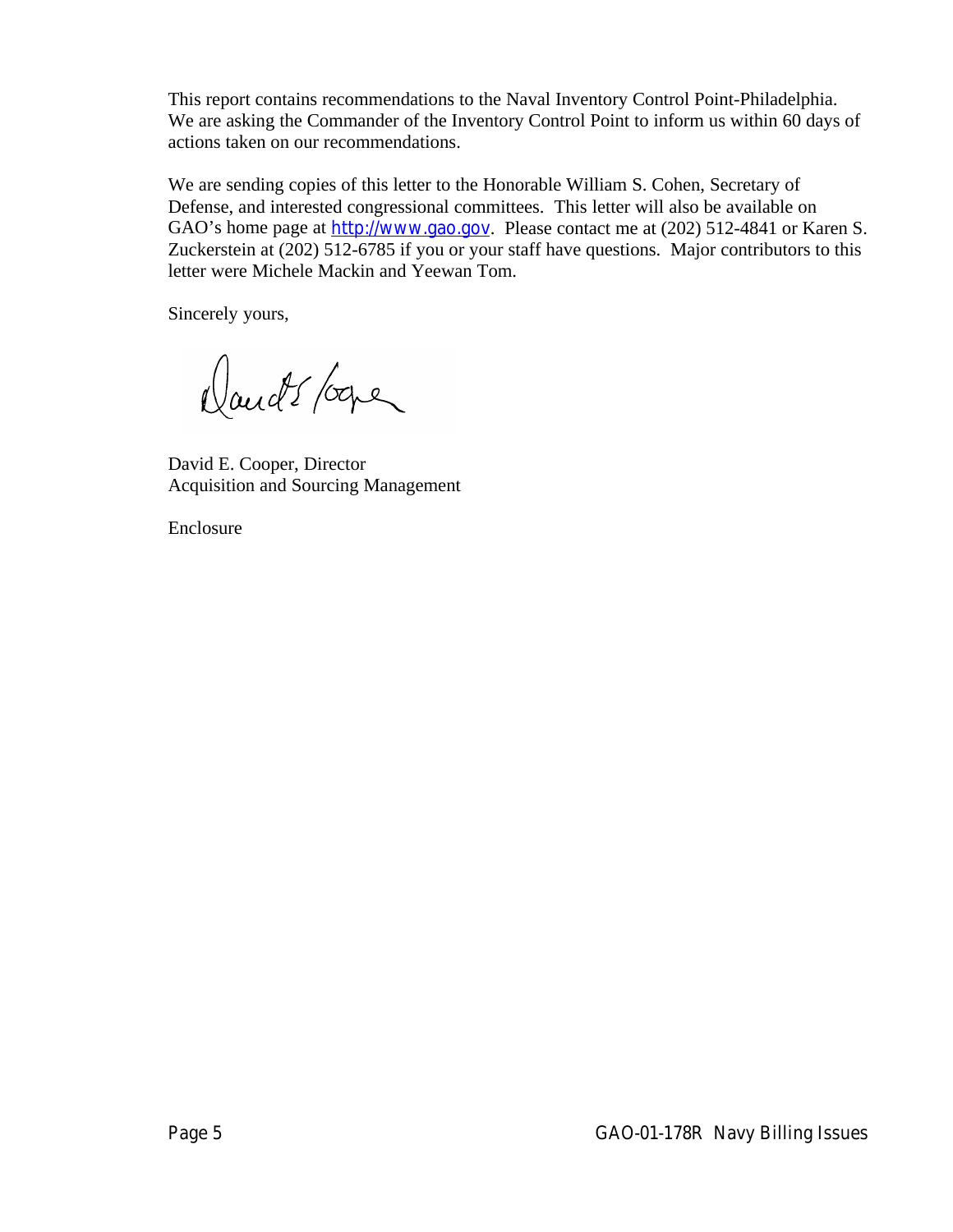Enclosure

Enclosure



#### OFFICE OF THE UNDER SECRETARY OF DEFENSE **1100 DEFENSE PENTAGON WASHINGTON, DC 20301-1100**

**JAN** 5 2001

Mr. David E. Cooper **Associate Director Defense Acquisition Issues** National Security and International **Affairs Division** U. S. General Accounting Office Washington, D. C. 20548

Dear Mr. Cooper:

This is the Department of Defense (DoD) response to the General Accounting Office (GAO) draft report on Defense Acquisitions, "Prices of Navy Aviation Billing Transactions," dated November 27, 2000 (GAO Code 120011, OSD Case 3010). The Department generally concurs with the recommendations contained in the draft report.

Specific comments on the recommendations contained in the GAO draft report are provided in the enclosure. The Department appreciates the opportunity to comment on the draft report.

Sincerely,

 $u \wedge$ 

**Bruce A. Dauer Deputy Comptroller** 

Enclosure